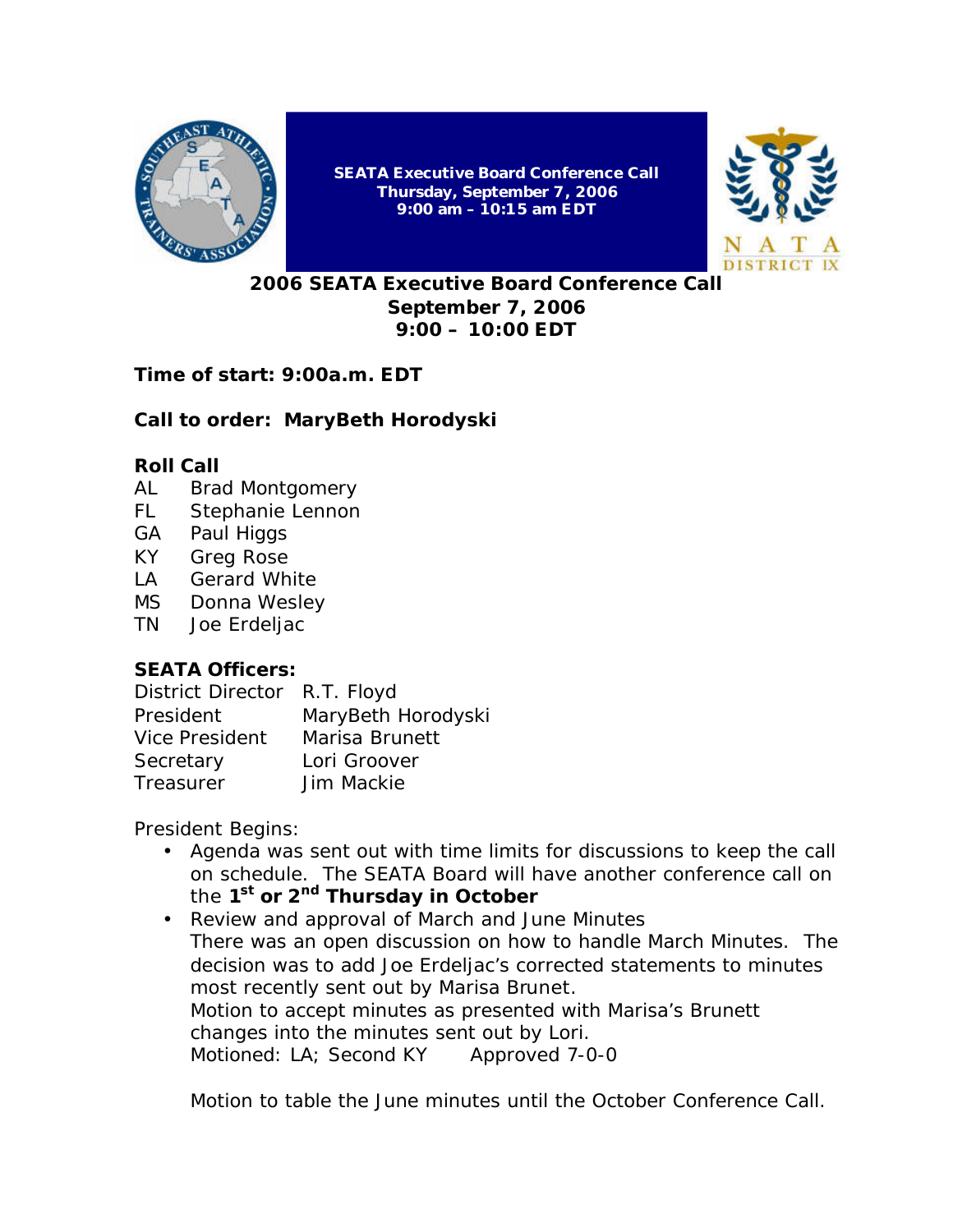Motion: KY; Second FL Approved 7-0-0 MaryBeth Horodyski asked that all please respond quickly as possible, even if you approve, so we know all have seen the minutes.

## **District Director Report**

Board Actions:

- Board approved 8 hour day off for the NATA staff for the outstanding job done for the NATA meeting in Atlanta.
- Approved \$18,000 software purchase for members to pay their dues in installments.
- Approved Chattanooga Group as an Official Sponsor
- Allocate \$20,000 from Contingency Account to fund an NATA/AAOS Joint Media Event; the AAOS will match this amount. One time contingency request.
- Awards presentation in Anaheim will be an awards luncheon format. Will work on publicity to improve attendance.
- Add PPEC chair as official member of Strategic Implementation Team.
- Allocate \$5,000 from Contingency Account for a one day SIT meeting in conjunction with the ATEC meeting.
- Approved the Governance Task Force's charge to review NATA's structure and leadership pathways to ensure long term growth and adequate representation and to enhance communication among the organization's key groups while working within the parameters of the association's strategic plan.
- Approved \$1,500 funding for PPEC to visit residency programs to gather information for the research and development of NATA accredited post-professional residency programs.
- Approve \$40,000 marketing grant from 2005-06 fiscal year surplus. \$7,282 will be re-allocated from the remaining foundation legislative grant to the marketing grant.
- AAPA is not interested in a formal liaison relationship with NATA at this time. Board accepted Bill Finerfrock and Cate Brennan Lisak's recommendation that NATA maintain a relationship on a staff-tostaff basis.
- The following was approved for the PPEC: New committee mission statement, objectives, and outcomes. Athletic training specialty board certification purpose, philosophy, outcome, timeline. NATA accredited post-professional residency program recommendations.
- NATA board approved to change name of the Entry Level Education Committee to the Professional Education Committee.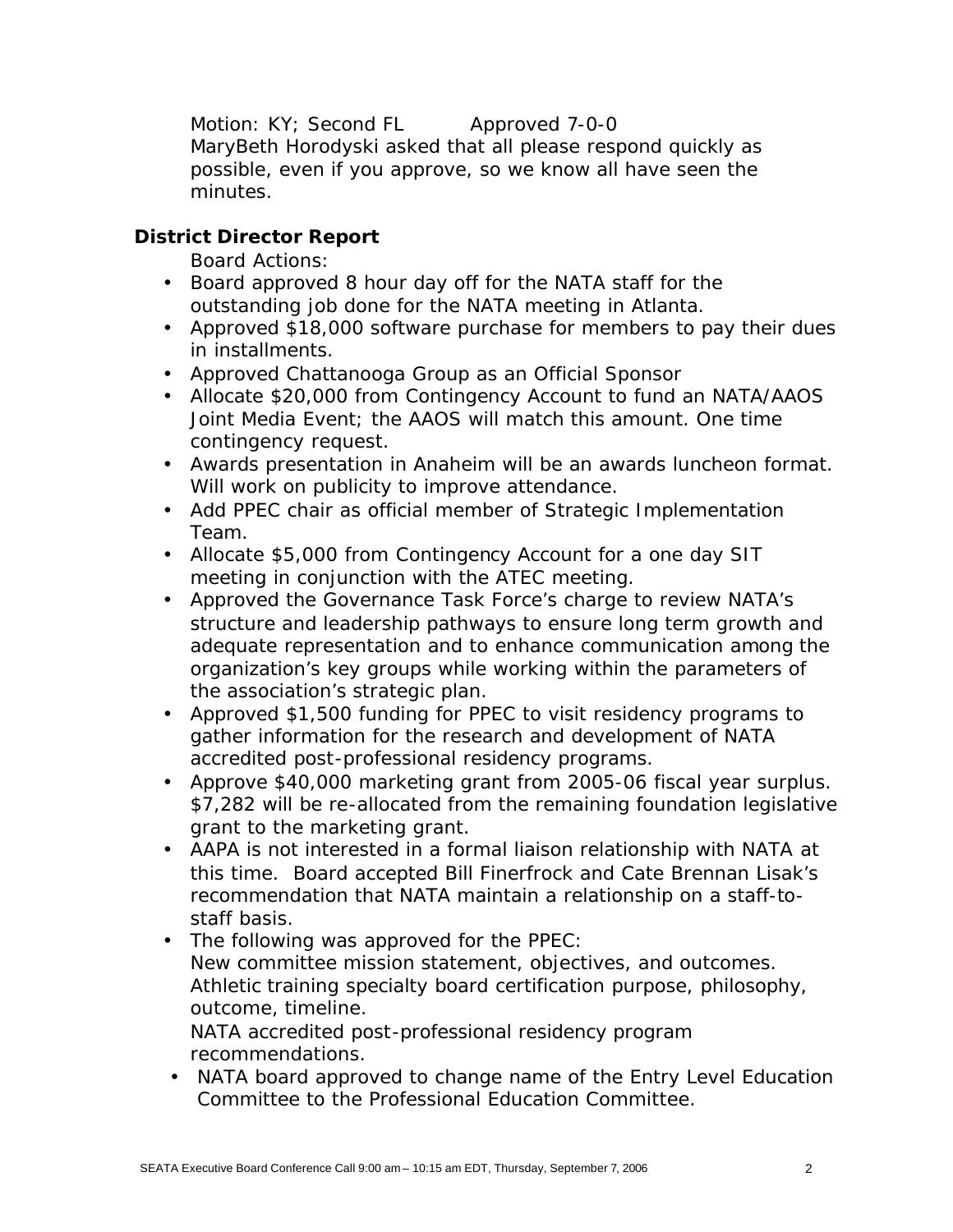- Chair and members are currently being appointed to the Governance Task Force.
- Inter-Association Task Force on Sickle Cell Trait in athletes to convene in February 2007.
- Voted to hold an Inter-Association Task Force on a medical issue annually. \$13,000 will be allocated from the contingency budget for the '06-'07 Task Force on Sickle Cell Trait in Athletes.
- Voted to approve a Professional Sports Athletic Trainers' Working Group. \$500 will be allocated from the contingency account to cover conference calls.
- World Federation of Athletic Training and Therapy: Accepted NATA's bid for 2009 conference. Ron Courson to present in Italy Signed its first founding sponsor, J & J. Updated their brochure.
- Approved Mike Branch as Chiropractor liaison.
- CHATS is off to a good start—encouraging student interaction.
- Approved to name NATA Hall of Fame Reception after Jack Rockwell. Leg work was done by Lindsy McLean.

### **President's Report: MaryBeth Horodyski**

- Some states have still not cashed their checks recently mailed by MaryBeth Horodyski so she can finalize her position as treasurer and see that things are turned over to Jim Mackie. MaryBeth Horodyski will email list to presidents.
- MaryBeth Horodyski followed up with the suggestion made by our investing agency to change some of our investment format. Currently MaryBeth Horodyski does not recommend we make a change in the system. She will work with Jim Mackie to determine changes to be made. Our investments are at a new high of approximately \$208,000.
- Conference Direct is looking for hotels for our 2008 meeting. • **Election Update** presented by Donna Wesley. There are 2 confirmed eligible candidates for VP and 2 for Secretary. One individual needs to be confirmed. MaryBeth Horodyski requested that Board members look over suggested changes to the Election policies and send changes/suggestions to Donna before the October call. It was confirmed that anyone on the ballot should not be involved in election. MaryBeth Horodyski commended Donna Wesley and her committee on the handling of this election. Donna Wesley has obtained services of new a CPA because the previous CPA has moved. Donna Wesley brought up concerns with the limiting of qualified candidates for election due to changes in qualifications.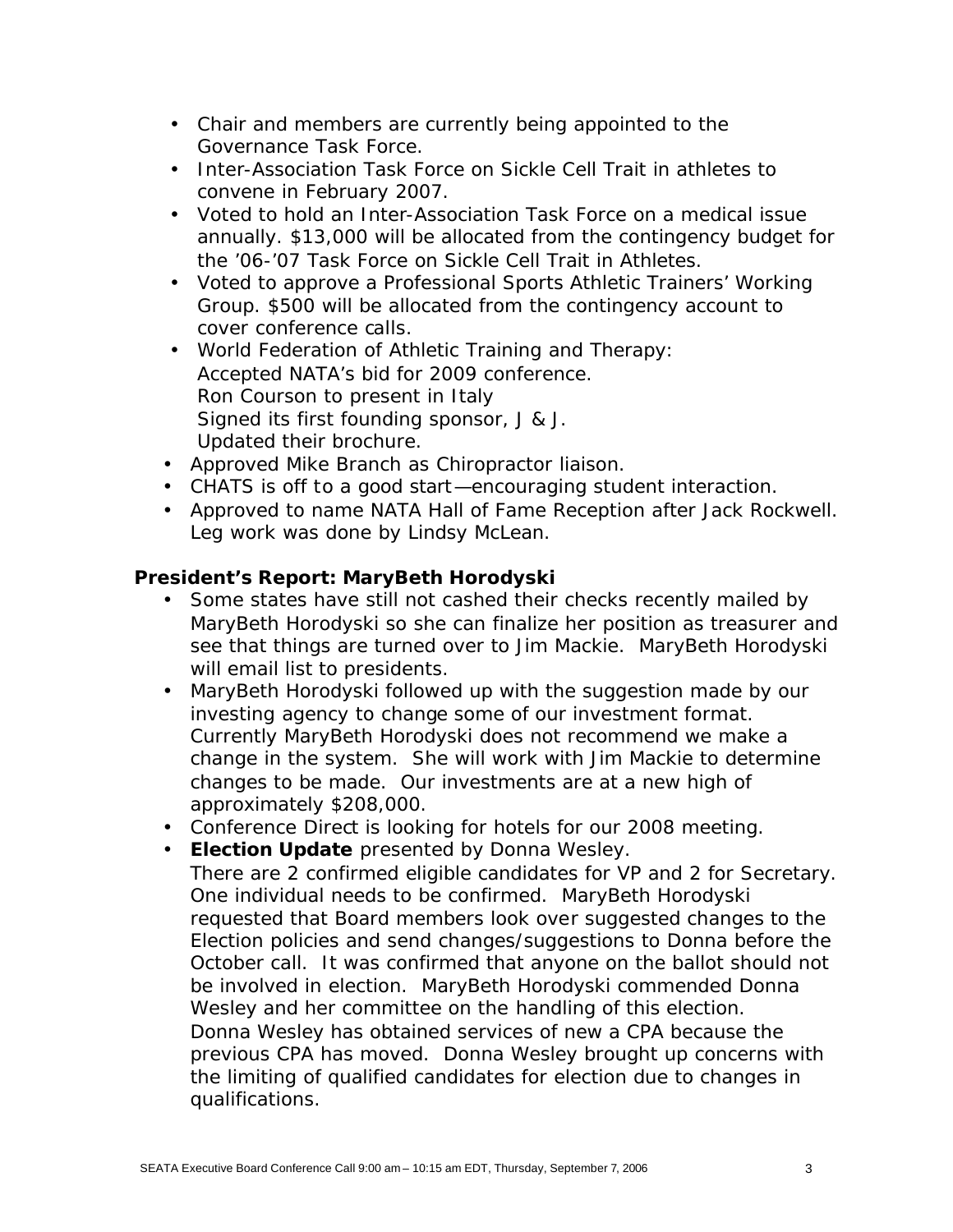### • **Parliamentarian Selection.**

MaryBeth Horodyski talked to Nick Pappas on a recent visit to his place of employment, she feels he is a good candidate for this position due to his involvement over the years with SEATA, latest committee works with regards to updating SEATA by-laws and Policies and Procedures. He is aware and understands the role of the parliamentarian.

Motion to approve Nick Pappas as Parliamentarian for a 1 year appointment as recommended by MaryBeth Horodyski. Motion: FL; Second: KY

Discussion: Jim Mackie requested that we make sure language is consistent with respect to the time frame of the appointment. Approved 7-0-0

#### • **Committee Membership Makeup and Approval.**

MaryBeth Horodyski requested that the Board look at all committees, chairs and members. She asked each board liaison to their committees to contact the committee chair and get the names of the committee members and how long they have been on that committee. MaryBeth Horodyski would like this information prior to the October conference call so that all can be discussed. Joe Erdeljac (TN) requested the committee approval process be put on a set time schedule, possibly at our March meeting each year.

## • **Scholarship Committee Chair.**

Currently, no one is chairing this committee. MaryBeth Horodyski has person in mind. R.T Floyd requested the board give MaryBeth Horodyski the leeway to do what is appropriate because it is time to announce the scholarship application process for the 2007 cycle. MaryBeth Horodyski will move forward and speak with the person she has in mind.

# • **Strategic Planning Committee.**

Brad Montgomery (AL), Joe Erdeljac (TN), and Stephanie Lennon (FL) met in Alabama recently. MaryBeth Horodyski was in attendance.

Brad Montgomery reported the committee had a very constructive meeting. The committee has developed a working document. He hopes that the final draft date of October 9<sup>th</sup> can be met to submit to board on the 12<sup>th</sup>. Brad Montgomery requested the ability to organize a conference call to finalize plans.

Motion was made for the Strategic Planning Committee to be able to set up conference call to finalize their document.

Motion: AL; Second: KY Approved 7-0-0.

#### • **AT Relief Fund.**

Gerard White sent out an email with the point system to determine value (amount of money) to be given to members.